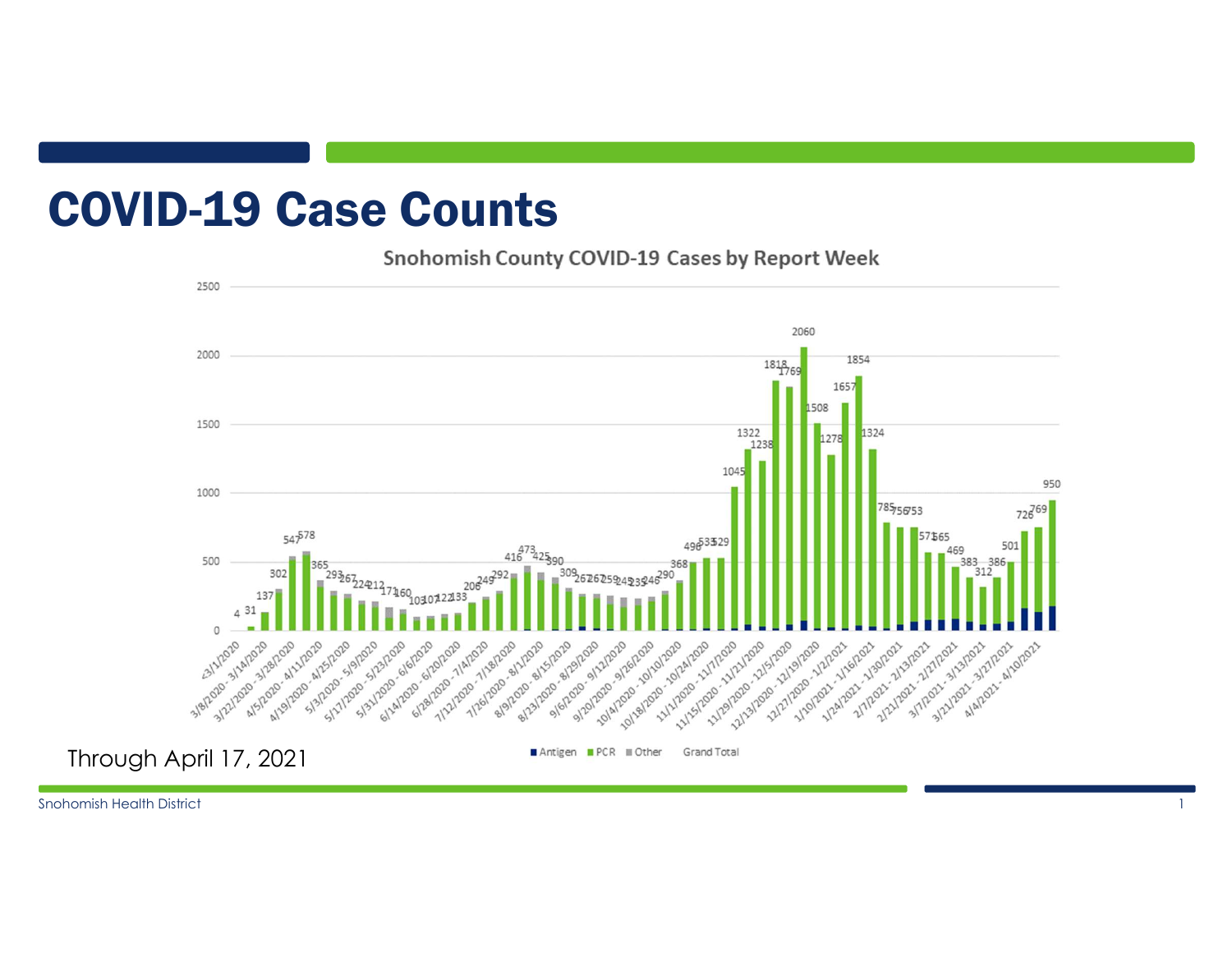# COVID-19 14-day Rolling Rate



Snohomish County COVID-19 Case Rates per 100,000 for 2-week Rolling Periods

Through April 17, 2021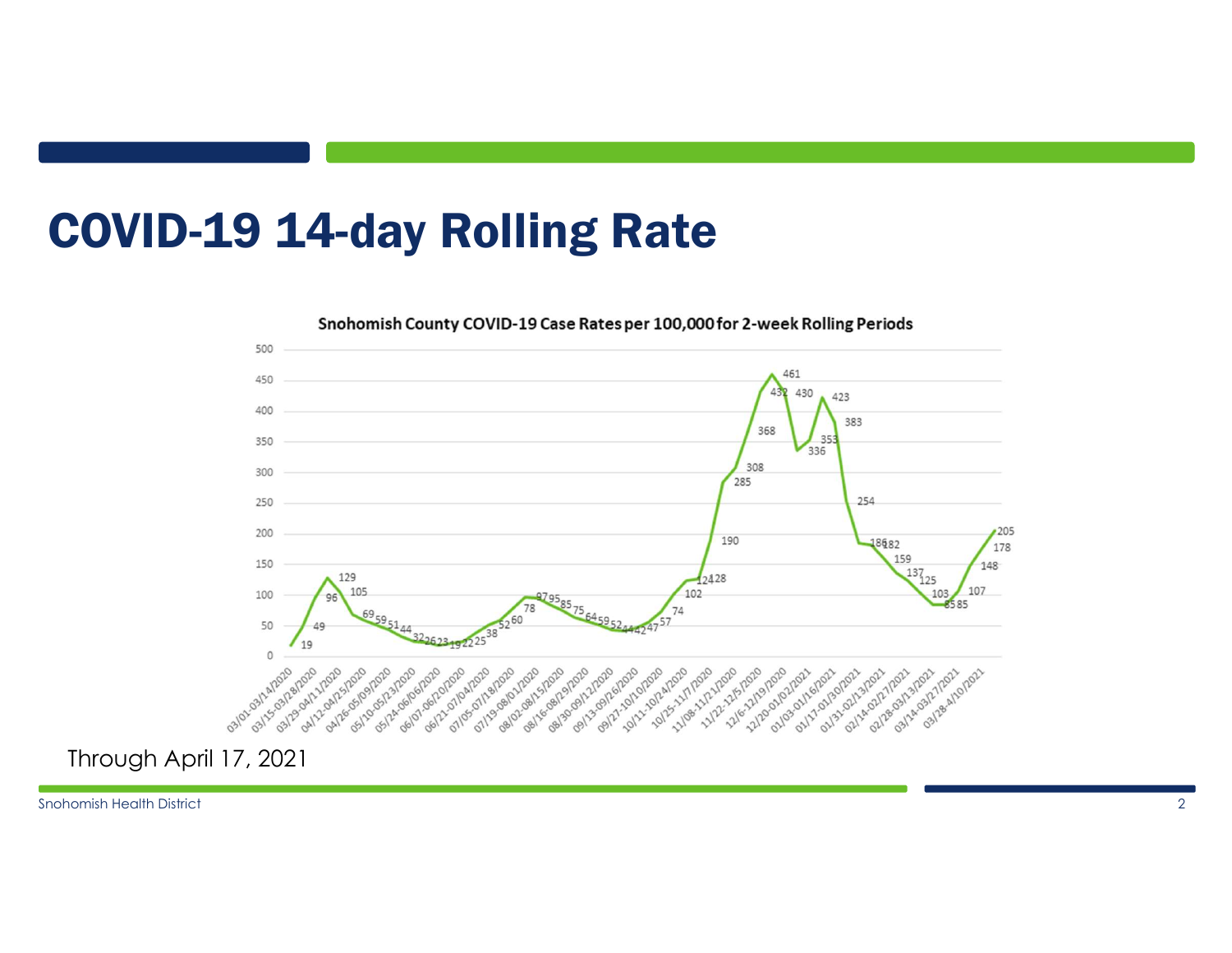## COVID-19 Rates by Age Group

Snohomish County COVID-19 Cases by Report Date and Age Group



#### Through April 10, 2021